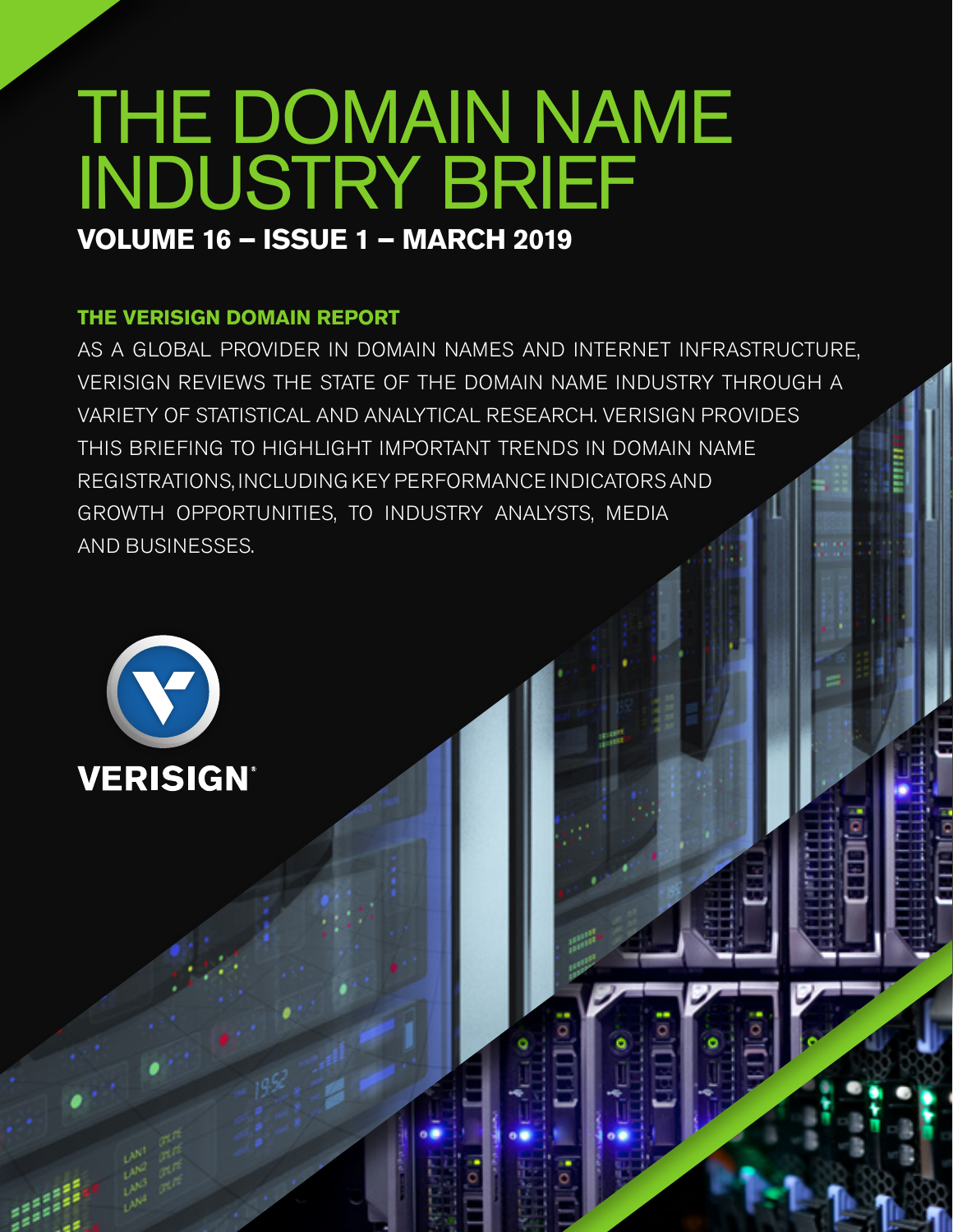

#### **EXECUTIVE SUMMARY**

The fourth quarter of 2018 closed with approximately 348.7 million domain name registrations across all top-level domains (TLDs), an increase of approximately 6.3 million domain name registrations, or 1.8 percent, compared to the third quarter of 2018.<sup>1,2</sup> Domain name registrations have grown by approximately 16.3 million, or 4.9 percent, year over year.<sup>1,2</sup>

Total country-code TLD (ccTLD) domain name registrations were approximately 154.3 million at the end of the fourth quarter of 2018, an increase of approximately 5.0 million domain name registrations, or 3.4 percent, compared to the third quarter of 2018.<sup>12</sup> ccTLDs increased by approximately 8.2 million domain name registrations, or 5.6 percent, year over year.<sup>1,2</sup>

The .com and .net TLDs had a combined total of approximately 153.0 million domain name registrations in the domain name base<sup>3</sup> at the end of the fourth quarter of 2018, an increase of approximately 1.3 million domain name registrations, or 0.8 percent, compared to the third quarter of 2018. The .com and .net TLDs had a combined increase of approximately 6.6 million domain name registrations, or 4.5 percent, year over year. As of Dec. 31, 2018, the .com domain name base totaled approximately 139.0 million domain name registrations, while the .net domain name base totaled approximately 14.0 million domain name registrations.

New .com and .net domain name registrations totaled approximately 9.5 million at the end of the fourth quarter of 2018, compared to 9.0 million domain name registrations at the end of the fourth quarter of 2017.

Total new gTLD (ngTLD) domain name registrations were approximately 23.8 million at the end of the fourth quarter of 2018, an increase of approximately 0.4 million domain name registrations, or 1.6 percent, compared to the third quarter of 2018. ngTLDs increased by approximately 3.2 million domain name registrations, or 15.5 percent, year over year.

#### TOP 10 LARGEST TLDS BY NUMBER OF REPORTED DOMAIN NAMES

Source: Zooknic, Q4 2018; Verisign, Q4 2018; Centralized Zone Data Service, Q4 2018



As of Dec. 31, 2018, the largest TLDs were .com, .cn, .tk, .de, .net, .uk, .org, .nl, .ru and .tw.1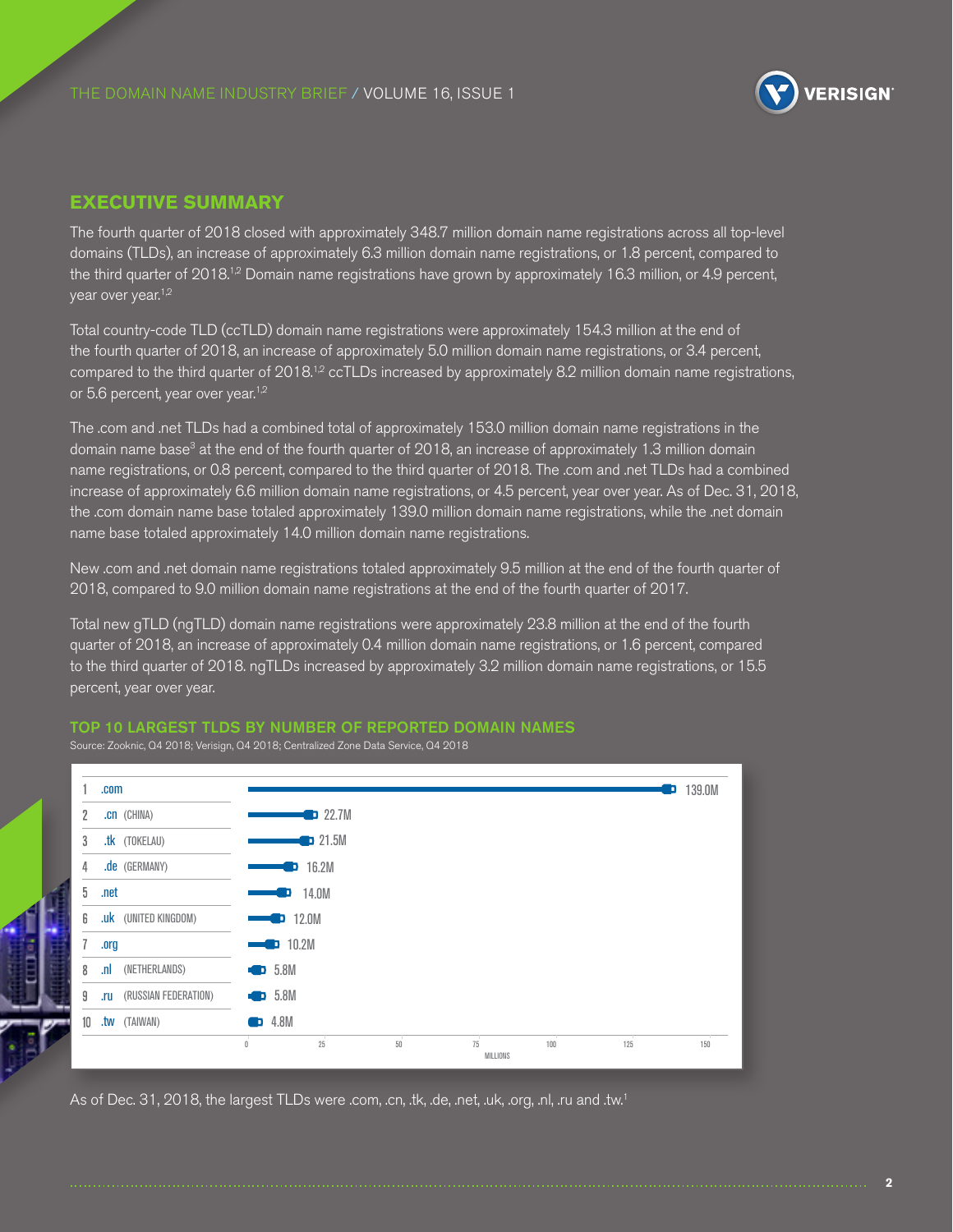

## **LARGEST ccTLDS BY NUMBER OF REPORTED DOMAIN NAMES**

Source: Zooknic, Q4 2018 For further information on the Domain Name Industry Brief methodology, please refer to the last page of this brief.

Total ccTLD domain name registrations were approximately 154.3 million at the end of the fourth quarter of 2018, an increase of approximately 5.0 million domain name registrations, or 3.4 percent, compared to the third quarter of  $2018<sup>1,2</sup>$  ccTLDs increased by approximately 8.2 million domain name registrations, or 5.6 percent, year over year.<sup>1,2</sup> Without including .tk, ccTLD domain name registrations increased approximately 5.0 million in the fourth quarter of 2018, or 3.9 percent, compared to the third quarter of 2018. ccTLDs increased by approximately 6.6 million domain name registrations, or 5.2 percent, year over year.



The top 10 ccTLDs, as of Dec. 31, 2018, were .cn (China), .tk (Tokelau), .de (Germany), .uk (United Kingdom), .nl (Netherlands), .ru (Russian Federation), .tw (Taiwan), .br (Brazil), .eu (European Union), and .fr (France).1,2 As of Dec. 31, 2018, there were 302 global ccTLD extensions delegated in the root zone, including Internationalized Domain Names (IDNs), with the top 10 ccTLDs composing 64.7 percent of all ccTLD domain name registrations.<sup>1,2</sup>

#### **TOP 10 TRENDING KEYWORDS IN .COM AND .NET IN Q4 2018**

This chart represents the top 10 trending keywords registered in English in .com and .net domain name registrations for the fourth quarter of 2018.

Verisign publishes a monthly blog post highlighting domain name registration keyword trends that reflects trends from the previous month. Using the same methodology, this list reflects the keywords with the highest percentage of registration growth relative to the preceding quarter.

This method is intended to highlight the new and changing keywords seen in .com and .net domain name registrations. By evaluating the keywords with the largest percentage shift, the top 10 that have seen a significant shift in end-user interest quarter over quarter can be identified.

| <b>Rank</b>    | .com       | .net         |
|----------------|------------|--------------|
| 1              | divorce    | taxi         |
| $\overline{2}$ | lawyers    | testing      |
| 3              | christmas  | christmas    |
| 4              | attorneys  | there        |
| 5              | trial      | send         |
| 6              | dentists   | workers      |
| 7              | smiles     | secured      |
| 8              | pawn       | compensation |
| 9              | litigation | butler       |
| 10             | landing    | phones       |

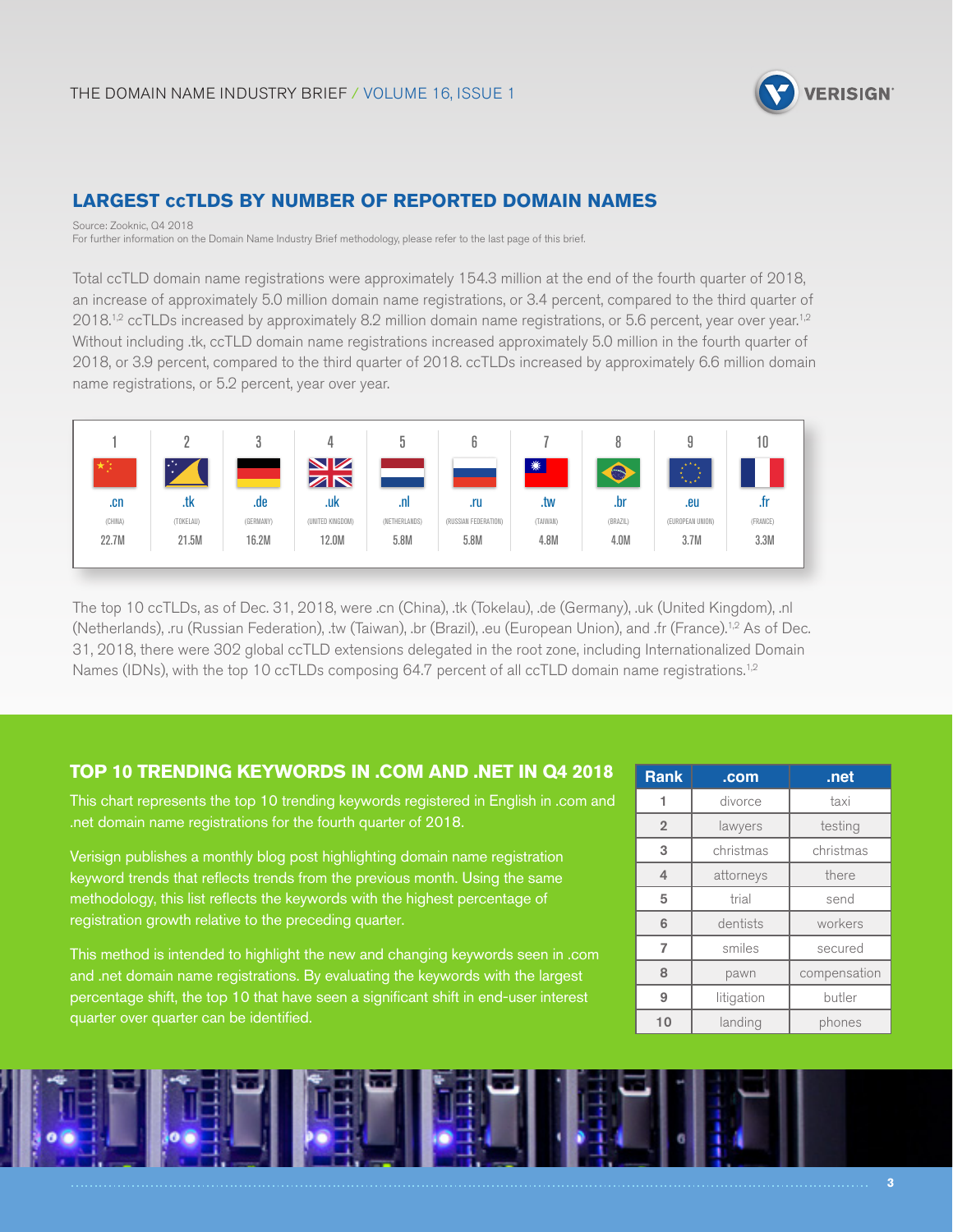

## **NEW gTLDs AS PERCENTAGE OF TOTAL TLDs**

Source: Centralized Zone Data Service, Q4 2018 and Zooknic, Q4 2018

Total ngTLD domain name registrations were approximately 23.8 million at the end of the fourth quarter of 2018, an increase of approximately 0.4 million domain name registrations, or 1.6 percent, compared to the third quarter of 2018. ngTLDs increased by approximately 3.2 million domain name registrations, or 15.5 percent, year over year. The top 10 ngTLDs represented 54.2 percent of all ngTLD domain name registrations. The following chart shows ngTLD domain name registrations as a percentage of overall TLD domain name registrations, of which they represent 6.8 percent, as well as the top 10 ngTLDs as a percentage of all ngTLD domain name registrations for the fourth quarter of 2018.





## **GEOGRAPHICAL NEW gTLDs AS PERCENTAGE OF TOTAL CORRESPONDING GEOGRAPHICAL TLDs**

Source: Centralized Zone Data Service, Q4 2018 and Zooknic, Q4 2018

As of Dec. 31, 2018, there were 46 ngTLDs delegated that meet the following criteria: 1) has a geographical focus and 2) has more than 1,000 domain name registrations since entering general availability (GA). The chart on the left summarizes the domain name registrations as of Dec. 31, 2018, for all ccTLDs with the corresponding geographical ngTLDs within the same geographic region. In addition, the chart on the right highlights the top 10 geographical ngTLDs as a percentage of the total geographical TLDs.